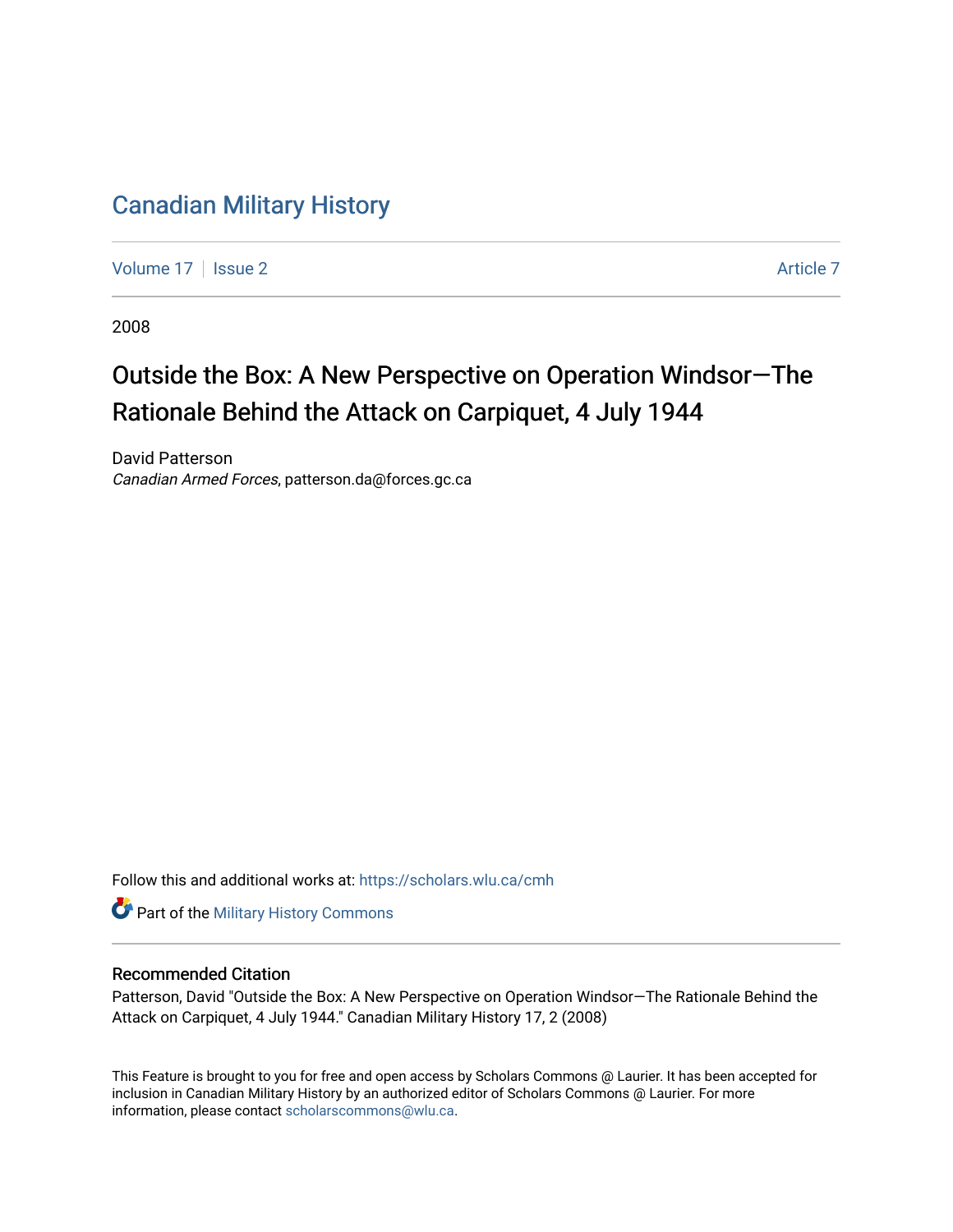# Outside the Box A New Perspective on Operation Windsor – The rationale behind the attack on Carpiquet, 4 July 1944

### David Patterson

"1 British Corps had ordered 3rd Canadian Division to take both the airfield and Carpiquet village as a prelude to…a three-divisional assault directly on Caen."1

"As a preliminary, the 3rd Canadian Division would attack on 3 July [*sic*] to secure Carpiquet airfield and the approaches to Caen from the west."2

Operation Windsor never seemed to fit. Why, one asks, would the 3rd Canadian Infantry Division launch a major operation to seize Carpiquet village and airfield a mere four days before I British Corps started the much larger three-division Operation Charnwood to seize Caen? It seemed a distraction from the main effort – a needless diversion of resources. This view was reinforced by the standard interpretations of the battles as reflected in the two introductory quotations: Windsor as a prelude to Charnwood. I had succumbed to what I will call the black box syndrome. I looked only within the analytical framework established by countless historians from C.P. Stacey to Terry  $Copp<sup>3</sup>$  to John A. English, and, like them, saw Operation Windsor as a precursor to Operation Charnwood. It was upon visiting the battlefield in 1997 and 1998 with the Canadian Battlefields Foundation student study tour that I gained a more complete understanding of the battle. For it is only on the field itself that one can understand that Operation Windsor had very little to do with Operation Charnwood, and so much more to do with Operations Epsom and Jupiter. Epsom is familiar to any scholar of the campaign, but Operation Jupiter, the 43rd Wessex Division attack on Hill 112, is more obscure. It was the ground that showed me the link which was reinforced by a close review of the I British Corps

operations log. In this article I will try and show that the traditional interpretation of Operation Windsor has suffered from a "Canada-centric" bias that fails to relate the ground to the battle and assumes that all that precedes Charnwood must be setting the stage for that battle. First a review of the traditional interpretation is required.

 Traditional interpretations of the 4 July 1944 battle for Carpiquet airfield, known as Operation Windsor, have linked the battle with Operation Charnwood, which followed the action at Carpiquet four days later. [For the details of Operation Windsor, see the shaded box on the next page.] Windsor seems pointless, particularly as the 8th Brigade captured the remaining objectives of Operation Windsor with relative ease on 8-9 July, the same objectives it was unable to seize on 4 July. Why was the 4 July battle necessary? Some interpretations imply it was a wasted effort and that the entire area could have waited until 8-9 July to be captured with little effect on the greater battle for Caen. This is the interpretation of Terry Copp and Robert Vogel in *Maple Leaf Route: Caen*, for example. They state that "It is not clear why General Crocker, who was to command Carnwood, ordered the 3rd Canadian Division to capture Carpiquet before the main attack."4 Furthermore, although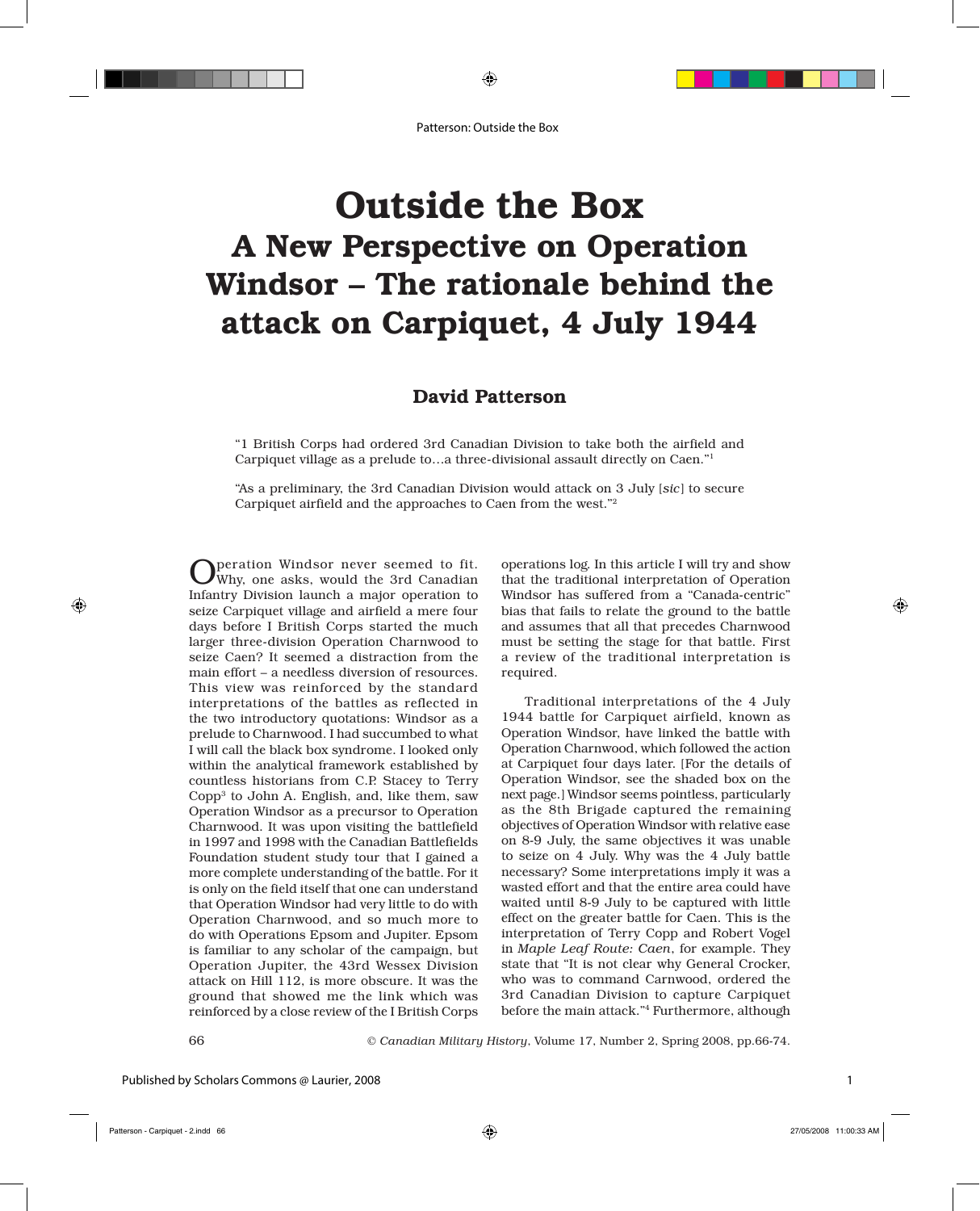

acknowledging the efforts of the 43rd Wessex Division that coincided with Operation Windsor, they do not extend that link to the subsequent assault by the West Country troops in Operation Jupiter on 10 July. John A. English, for his part, is very critical of the conduct of the battle and in particular the failure of Major-General R.F.L. Keller, commander of 3rd Canadian Infantry Division, to involve himself more closely in the planning and execution of the assault. He does not challenge the received wisdom that the battle was a prelude to Charnwood, focused, as his study is, on the nature of command in the Canadian army in the Normandy campaign. Michael Reynolds, in his hagiographic study of the I SS Panzer Corps, is more concerned with the stand of a small force of panzergrenadiers against the firepower of the Allied army than in any examination of the reasons for the operation: "It was considered to be an essential prerequisite to the capture of Caen itself," Reynolds asserts. 5 Reginald Roy in his 1984 study of the Normandy campaign maintains this link to Charnwood but also introduces another motive, that of acquiring the airfield at Carpiquet.<sup>6</sup> This reason, though valid on D-Day when Carpiquet airfield was indeed an objective of the 3rd Canadian Division, had by D+30 been largely overtaken by the construction of airfields in France.7 Finally, the recent study of the operations of the North

2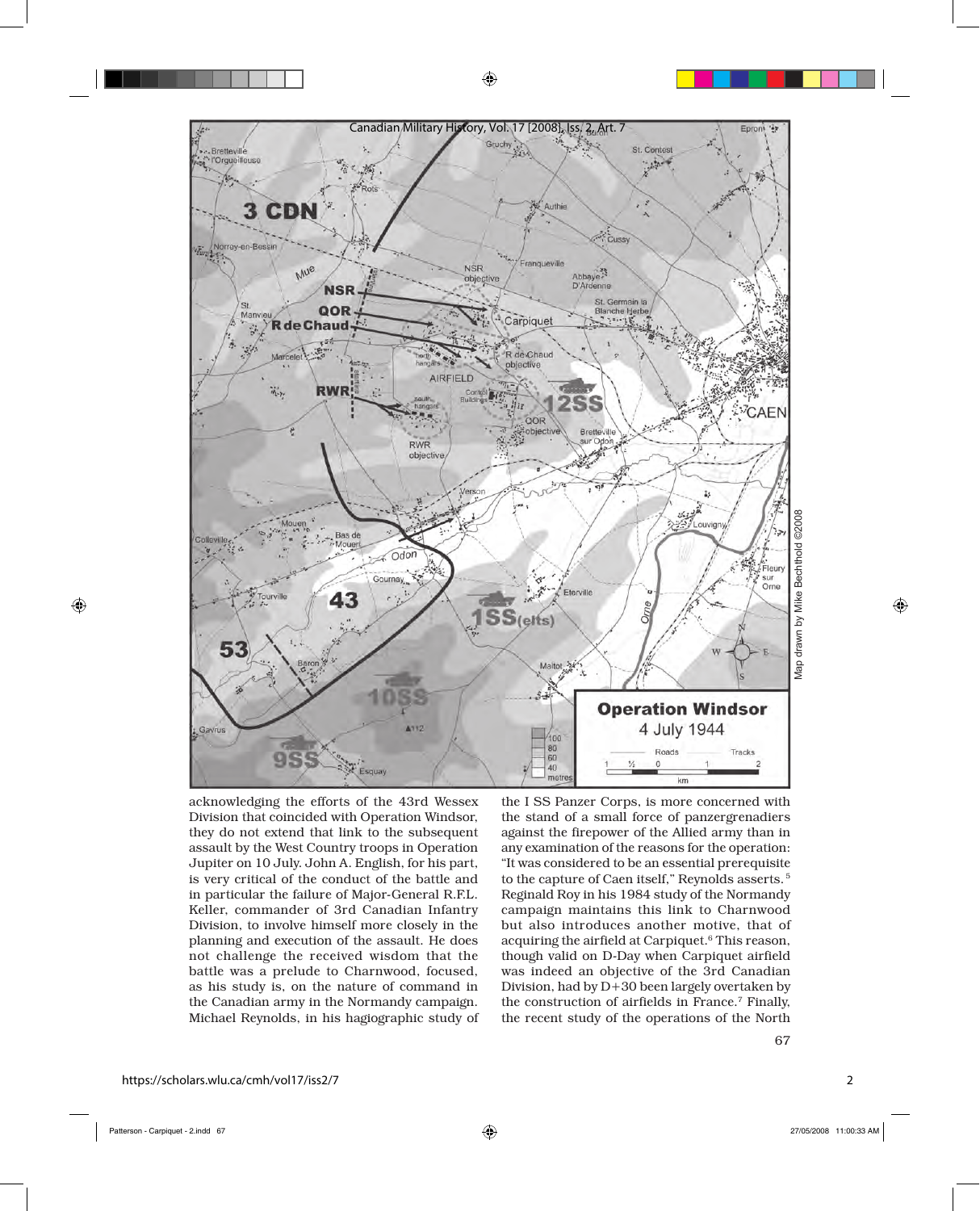## Operation Windsor – an overview

**E**ighth Brigade, strengthened<br>by the addition of the Royal Winnipeg Rifles, was to attack with the support of 21 regiments of artillery, the tanks of the Fort Garry Horse, and three squadrons of Flails, Crocodiles and Petards from the 79th Armoured Division. Two squadrons of Typhoons and HMS *Rodney*'s 16-inch guns were used to soften up the target before the attack. All of this additional firepower made for an impressive barrage, but it did not prevent the Germans, who had every square yard of the area plotted for artillery fire, from wreaking havoc with the infantry. The four battalions had to cross more than a mile of open country. When Allied artillery opened up at 0500 hours on July

4th the Germans instantly shelled the startline and continued to rain down high explosives on the men who struggled forward through the wheat fields.

 The North Shore regimental history calls Carpiquet "the graveyard of the regiment" because the battalion sustained its heaviest casualties of the war on July 4th. But the North Shores were lucky compared to the Royal Winnipeg Rifles. The Winnipegs had suffered so many losses on D-Day and in Putot that their casualties on July 4th, which were almost as high as the North Shores, were just another horror to be endured.

 Reading the war diaries and after-battle narratives of the





A Sherman tank of the Fort Garry Horse at Carpiquet, 8 July 1944.

survivors of Carpiquet is a chilling experience. Major J.E. Anderson of the North Shores spoke for everyone when he wrote,

I am sure that at some time during the attack every man felt he could not go on. Men were being killed or wounded on all sides and the advance seemed pointless as well as hopeless. I never realised until the attack on Carpiquet how far discipline, pride of unit, and above all, pride in oneself and family, can carry a man even when each step forward meant possible death.

 The men of the assault regiments did keep going forward. The North Shores and the Chaudières occupied Carpiquet village and dug in. They were joined by the Queen's Own Rifles, who were supposed to press on

Carpiquet village and airfield photographed one day after Operation "Windsor." Fires still burn in the village and the damage caused by the attack is readily visible. The south hangars were the objective of the Royal Winnipeg Rifles. Le Régiment de la Chaudière captured the north hangars while the North Shore (New Brunswick) Regiment secured the village. The Queen's Own Rifles, in reserve, joined the North Shores with the intention of advancing to the control buildings, but this attack was called off.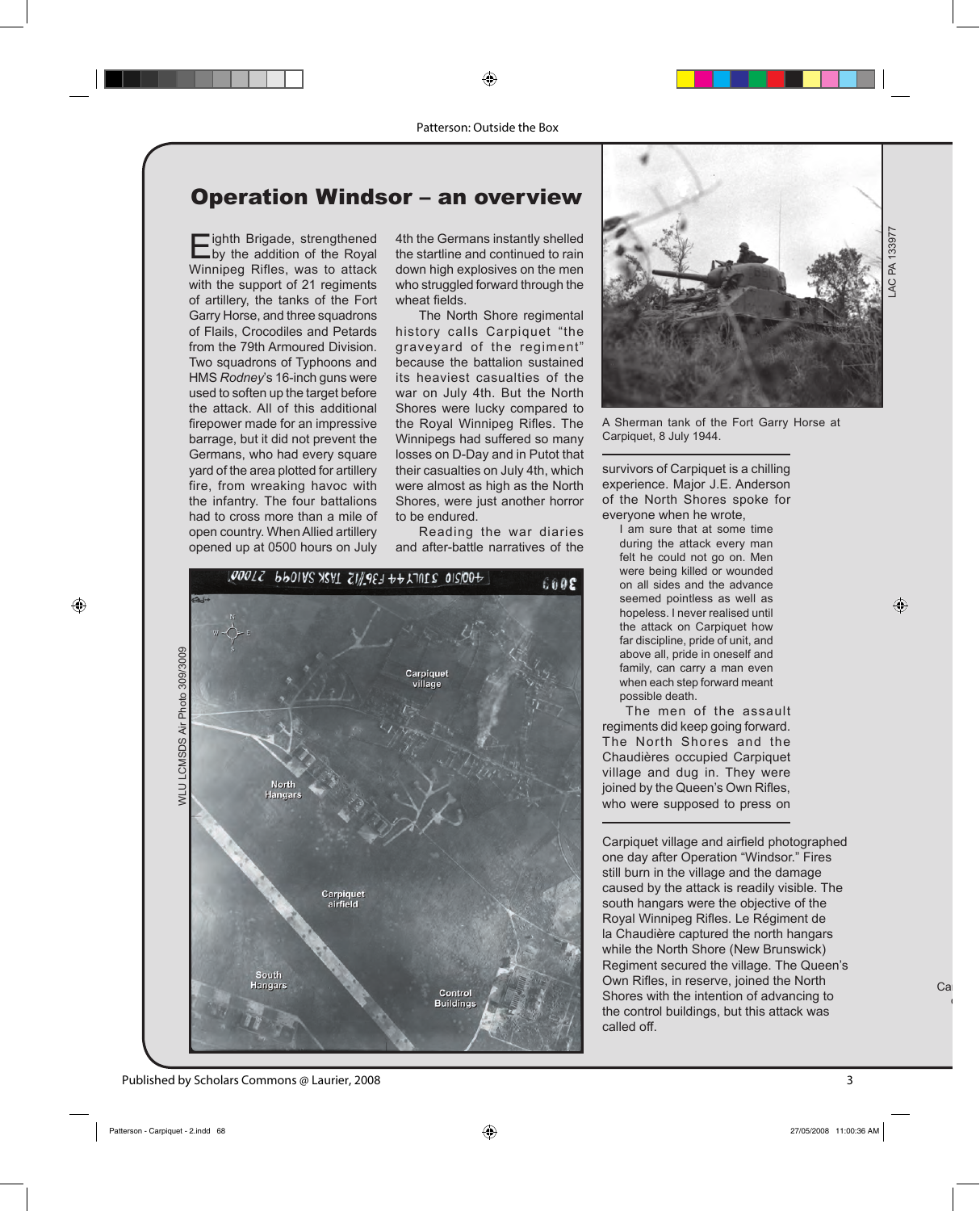

to the airport control buildings. But the Royal Winnipeg Rifles had been unable to capture their objectives, the hangars on the south side of the runways. Here the Germans had waited in concrete pillboxes to add heavy machine gun fire to the torrent of mortar and artillery shells. A second attack with tanks and flame-throwing Crocodiles failed to dislodge the stubborn, young SS troops and both the Queen's Own and Winnipeg attacks were cancelled.

LAC PA 133977

**LAC PA 133977** 

 For the troops in Carpiquet the fighting could not be called off. Exposed in their finger-like salient they were subjected to continuous fire from a German mortar brigade which was attached to the 12th SS. The Chaudières, defending

Canadian troops examine a German bunker on the airfield at Carpiquet, 12 July 1944.

the south edge of Carpiquet, were counterattacked by German infantry and Panther tanks. Enemy fire was so intense that they could not establish a minefield in front of their position. Carpiquet had become a "true inferno," but 8th Brigade held on for four days until "Charnwood" forced the Germans to withdraw.

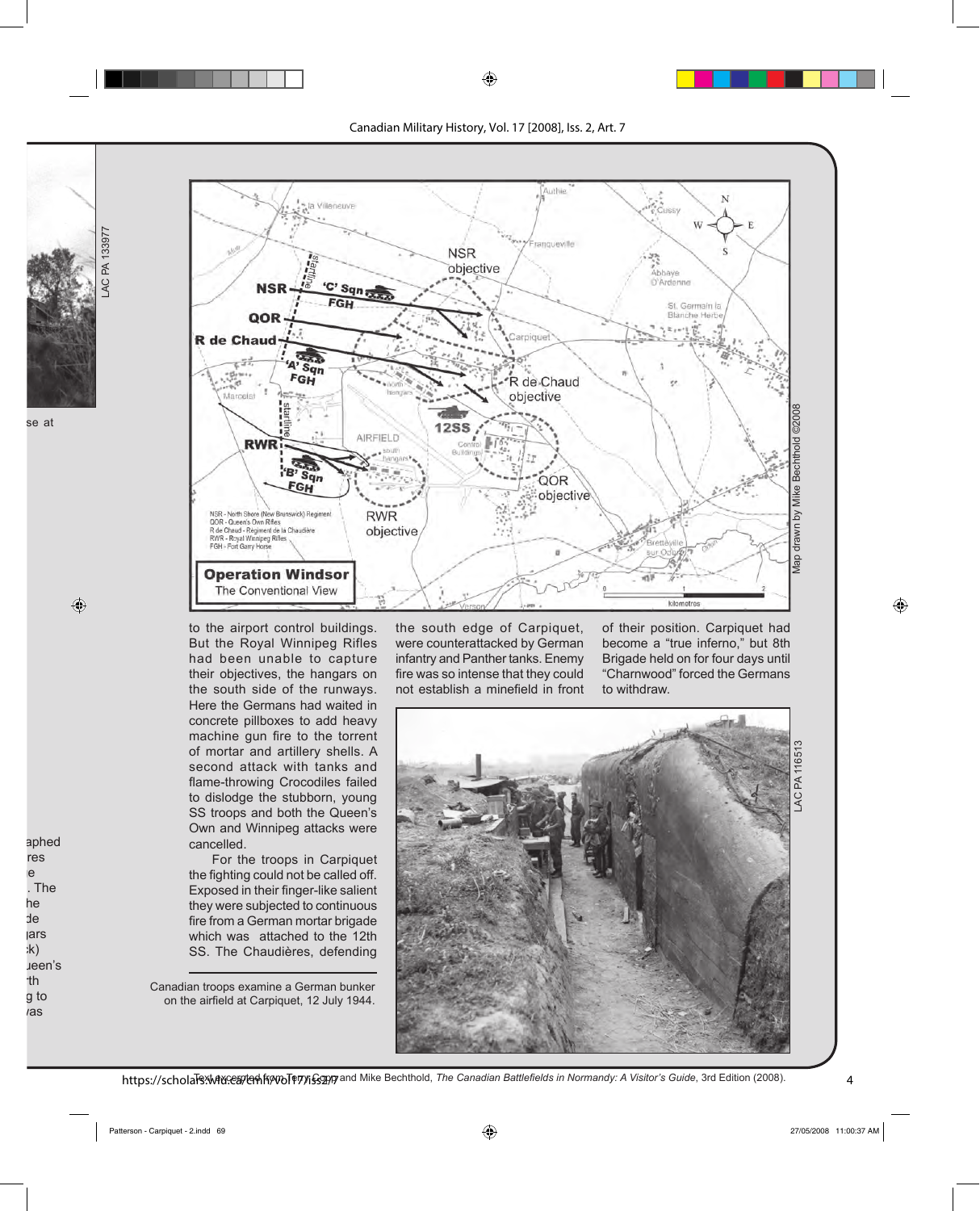

**Above left**: Two Churchill tanks from the British 31st Tank Brigade advance south of Norrey-en-Bessin on 27 June 1944 during Operation Epsom. **Above right**: Troops from the British 49th West Riding Division move through Fontenay-le-Pesnel on 25 June 1944 during Operation Martlett, a small attack designed to clear the startline for Epsom.

Shore (New Brunswick) Regiment by Marc Milner is the first to explicitly make the link between the southern hangers and escarpment with the British operations that were conducted to the south.<sup>8</sup>

 The battle for Carpiquet was a major event for the 3rd Canadian Division and the first brigadesized engagement since le Mesnil-Patry almost a month previous. The division, in constant action since D-Day, had held the line between the northern suburbs of Caen and the corps boundary near Putot-en-Bessin. The storms of 18 June that wrecked the Mulberry harbours<sup>9</sup> and slowed Allied operations also delayed the start of Operation Epsom, the British drive over the Odon River. The initial assault across the Odon was intended to seize Hill 112 and then drive southwest to cross the Orne River valley. The attack, launched on 25 June, saw the summit of Hill 112 change hands several times as elements of the 15th Scottish Infantry and the 11th British

Armoured Divisions battled the II SS Panzer Corps. This formation of two divisions, direct from the Eastern Front, was drawn into the battle to seal off the British penetration.

 For 3rd Canadian Division Operation Windsor involved the greater part of the combat power available to Major-General Keller at that time. Four of his nine infantry battalions and two of three armoured regiments were committed as well as flail tanks and flamethrowers from 79th Armoured Division. The largest fireplan executed thus far in the Normandy Campaign supported the assault. Fighter-bombers, given an easily discernable target in the airfield and environs, supported the attack along with over 750 guns of the Royal and Royal Canadian Artillery.10 The monitors HMS *Rodney* and *Roberts* weighed in with their six 16-inch and two 15-inch guns respectively, joined as well by the nine 6-inch guns of the cruiser HMS *Belfast*. Some have criticized Major-General Keller for not being more

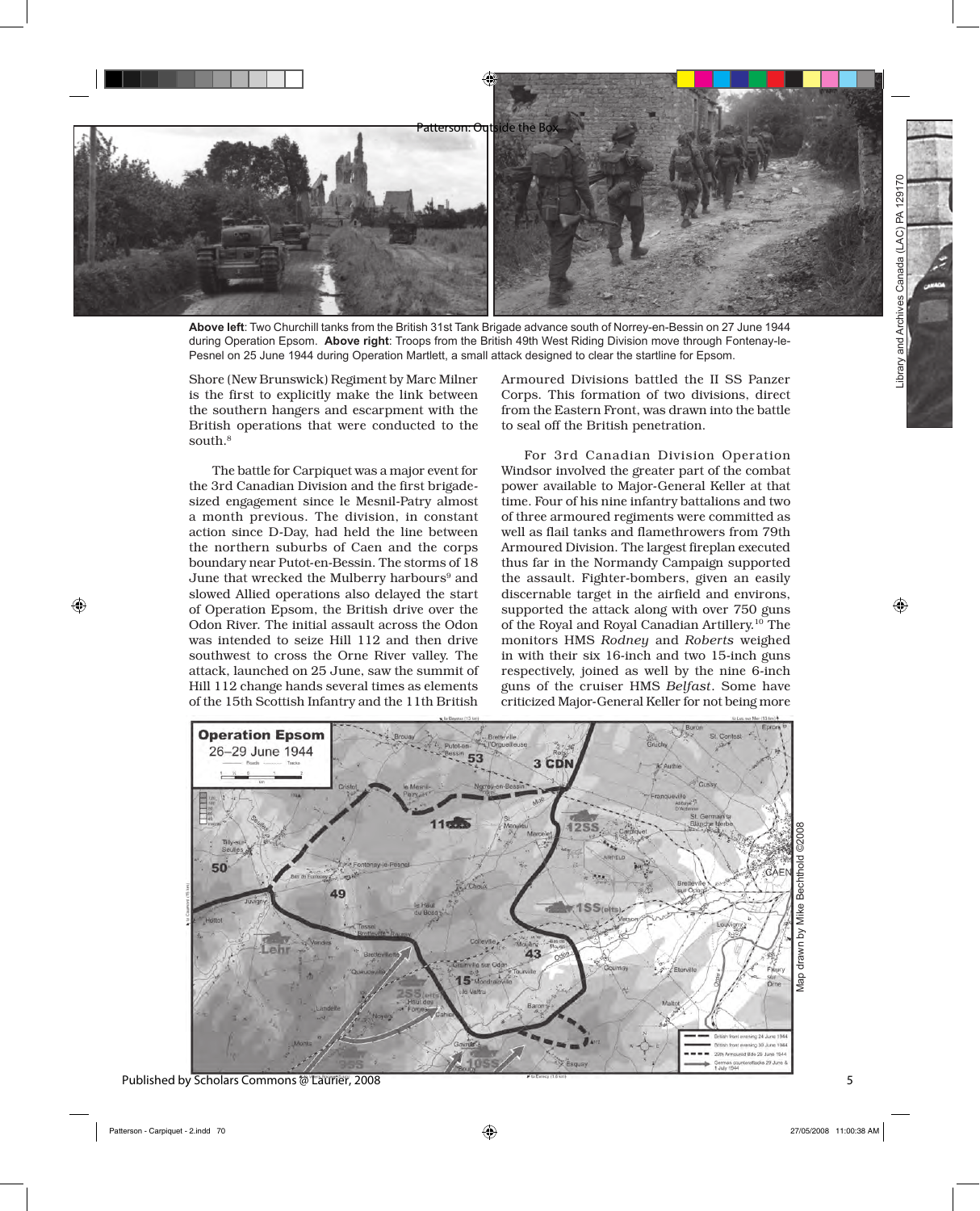

involved in the conduct of this battle. Starting with Lieutenant-General John Crocker, GOC I (British) Corps, critics have attacked Major-General Keller's lack of grip on the battle and his devolution of control of such a large battle to a small brigade staff.<sup>11</sup> The detailed conduct of the battle is outside the scope of this article but the result had clear implications for the British to the southwest. The partial success at Carpiquet, the seizure of the village and northern control buildings, but not the southern control buildings along the crest, delayed the start of the 43rd Wessex Division offensive. Brigadier (later Major-General) H. Essame, commander of 214th Brigade of the 43rd Division, and divisional historian, summed up the problem from his perspective:

Until the hangers at the south-west corner of the aerodrome at Carpiquet were captured, the whole area lay in full enemy view. The Canadian advance on the 9th put an end to observation from the north.<sup>12</sup>

This view is echoed in a more recent study of the Hill 112 battlefield: "Operation Jupiter was effectively 'on call' as it was predicated on the capture of Carpiquet airfield."13 On 10 July, one day after the Canadians had cleared the southern control buildings and escarpment, Operation Jupiter was launched with four brigades assaulting the eastern slopes of Hill 112. The larger battle of Caen that still raged through 9-10 July and the Canadian involvement therein have obscured the link to Jupiter. So from where then did Operation Windsor originate?

 Operation Windsor grew out of the series of Second Army plans for expanding the bridgehead

Major-General R.F.L. Keller (left), commander of 3rd Canadian Infantry Division, has been roundly criticized for his conduct during Operation Windsor, starting with comments by his corps commander, Lieutenant-General John Crocker (right).

south and west of Caen amongst which the VIII Corps attack west of Caen, known as Operation Epsom, was critical. Preliminary to that attack were several supporting assaults planned by XXX Corps and I Corps both east and west of Caen. These operations were as follows:

- Operation Perth a 51st Highland Division operation to expand the bridgehead to the west and attract German attention to that flank; •
- Operation Aberlour a 3rd British Division operation, with 9th Canadian Infantry Brigade under command, to clear the salient north of Caen; •
- Operation Ottawa a 3rd Canadian Division operation to capture Carpiquet village; and •
- Operation Martlet a 49th West Riding Division operation that cleared the start line for 8 Corps west of Caen in the area of Rauray.14 •

All these operations were planned in the period 20-26 June and resulted from General Montgomery's desire to avoid a frontal assault on Caen. The lack of potential for expansion to the east and the limited success of Epsom resulted in the final Operation Charnwood plan that saw I Corps launch three divisions directly at Caen on 8 July. Operation Windsor flowed from these earlier operations and was clearly linked more to them than to the ultimate assault on Caen. Windsor, in its earlier incarnations, first appeared in relation to the British offensive on the Odon when Operation Aberlour was proposed as a 3rd British Division operation to clear the right flank of the VIII Corps advance. Operation Aberlour was clearly a supporting attack for Epsom as it was ordered on 26 June, only one day after the start of Epsom<sup>15</sup> and long before Montgomery issued orders for Operation Charnwood. In the original plan Operation Ottawa was also a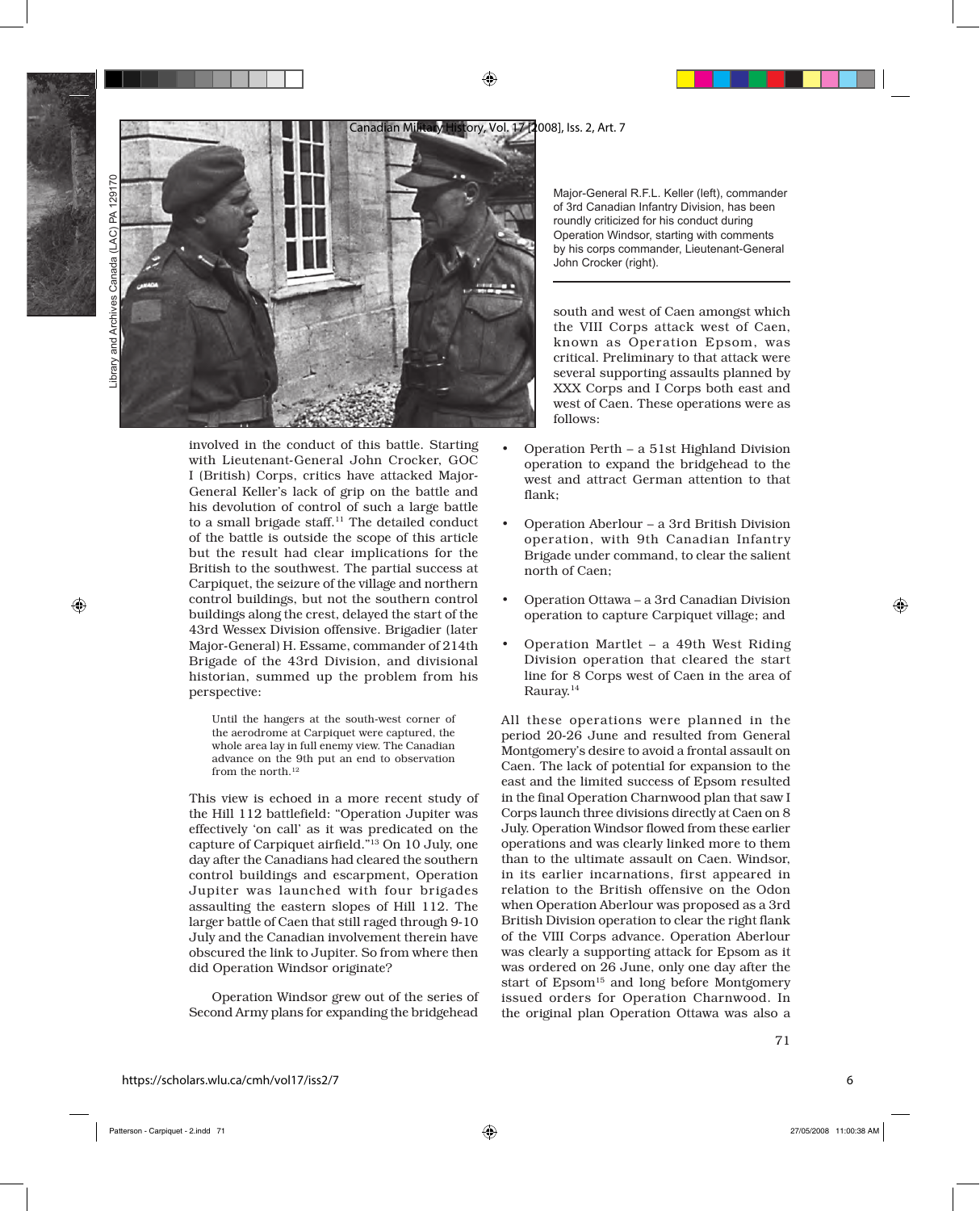

supporting attack for Operation Epsom, as it would protect the left flank of the British advance by clearing Carpiquet village. At this point the VIII Corps attack to the west of Caen was still the main effort and the Canadian attack on Carpiquet must be seen in this light. Operation Aberlour and the subsequent Operation Ottawa were successively postponed as the prospects for the complete success of Epsom waned. They were both eventually called off completely by 28 June.16 Operation Windsor, as the renamed Operation Ottawa was called, was revived in a more "virile" form by I (British) Corps on 1 July.17 This still predated the order for Operation Charnwood received by 3rd Canadian Division on 5 July.18 To further sever the link between Windsor and Charnwood, an explicit order to 3rd Canadian Division by I (British) Corps admonished Keller not to exploit to the north (towards Caen) if doing so would endanger the objectives of Windsor.19 The objectives of Operation Windsor, the high ground to the south of the airfield and the airfield and village itself, were more important to I British Corps than any benefit that might be accrued by the capture of Caen. If the capture of Carpiquet was indeed a preliminary to the subsequent seizure of Caen then any exploitation to north would have aided that effort. The remounting of Windsor must also be examined in the context

of the bitter struggle to seize Hill 112. The initial assault by 15th Scottish and 11th Armoured Divisions had been reinforced by the arrival of the 43rd Wessex Division. Their attack was focused more to the eastern end of the hill feature and the heights on the southern edge of the Carpiquet airfield became an even more important vantage point for German observers.

 While the study of the documents related to Operation Windsor leads to the conclusions I have drawn, a far simpler, though perhaps more expensive method is available: walk the ground. A visit to the Carpiquet battlefield, still in use as a commercial short-haul airport, and a careful study of the ground should lead the visitor to same conclusions reached by Major-General Essame in 1952. The key to success at Carpiquet was the seizure of the southern control buildings, and more importantly the clearing of the crest that dominates the ground to the south. A walk along that crest in 1998 with Terry Copp and the Canadian Battlefields Foundation student study tour brought this home in the way no text or map could. The southern crest dominates the ground to its south, across the Odon valley to crest of Hill 112. It was along this valley that the 5th Battalion, Duke of Cornwall's Light Infantry advanced with the intent of seizing Verson in concert with the 4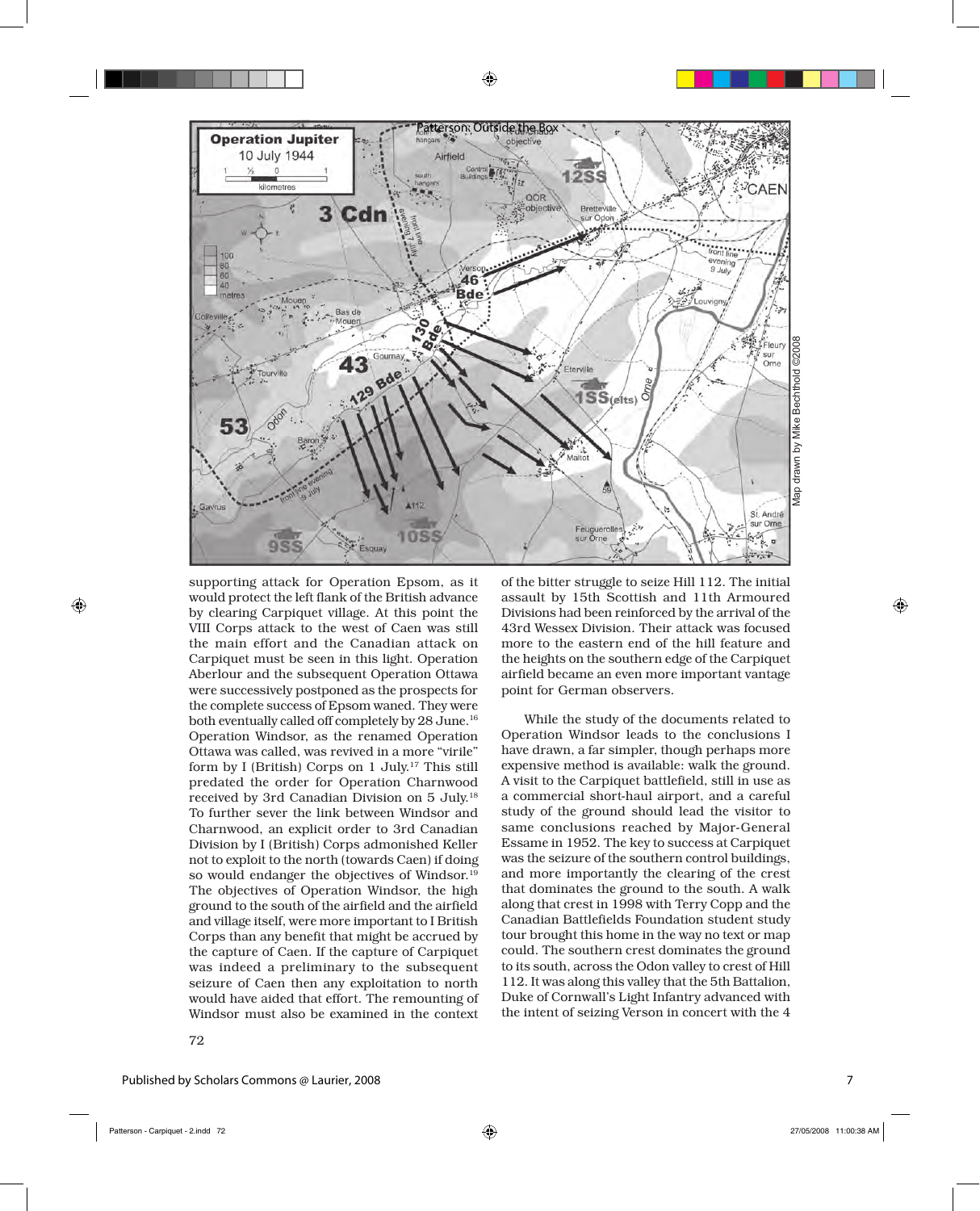

July attack. That attack, timed to take advantage of Operation Windsor, must not obscure the link with the advance planned, in a completely different direction, for Operation Jupiter. Further to the south of Verson the start line and path of advance of the 10 July Operation Jupiter attack can be seen clearly. Marc Milner always told the students of the tours he led to Normandy to consider the ground a primary source when studying military history. Nowhere is this more clear than at Carpiquet where the contours on the map and distance from the southern crest to Hill 112 can be deceiving. A powerful set of binoculars and a good map were all that any German artillery observer would have needed to wreck havoc with any British attempt to drive up the northern slope of Hill 112.

 The operations of the 3rd Canadian Division have been examined and re-examined almost since they occurred. Some say that it has been studied to death and that Stacey wrote the definitive account, so why continue to rake the coals of Normandy? The answer lies in the evolution of thought about this relatively minor battle in the grand campaign. Carpiquet teaches us to look beyond the bounds of national historiography and examine the context of Canadian action within the Allied coalition. A

simple chronological analysis of events is not enough – if Windsor preceded Charnwood then Windsor must be a lead in to Charnwood. Rather we should expand the "black box" and look at the impact of Canadian operations on the activities of other formations. Literally getting another point of view, by walking the southern crest of Carpiquet airfield in this example, helps put the decisions and actions of Canadian commanders and soldiers in better perspective.

#### Notes

- 1. John A. English, *The Canadian Army and the Normandy Campaign: A Study of Failure in High Command* (New York: Praeger, 1991), p.214.
- 2. Carlo D'Este, *Decision in Normandy* (London: Pan Books, 1983), pp.305-306.
- 3. To be fair, Professor Terry Copp, in *Fields of Fire: The Canadians in Normandy* (University of Toronto Press, 2003), revised this thesis initially expressed in the mid-1980s in the acclaimed *Maple Leaf Route* books.
- 4. Terry Copp and Robert Vogel, *Maple Leaf Route: Caen* (Alma: Maple Leaf Route Press, 1983), p.98
- 5. Michael Reynolds, *Steel Inferno: I SS Panzer Corps in Normandy* (New York: Sarpedon, 1997), p.146.
- 6. Reginald H. Roy, *1944: The Canadians in Normandy* (Ottawa: Macmillan of Canada, 1984), p.45
- 7. The cumulative airfield requirement of the air forces up to D plus 25 was as follows:

8

73